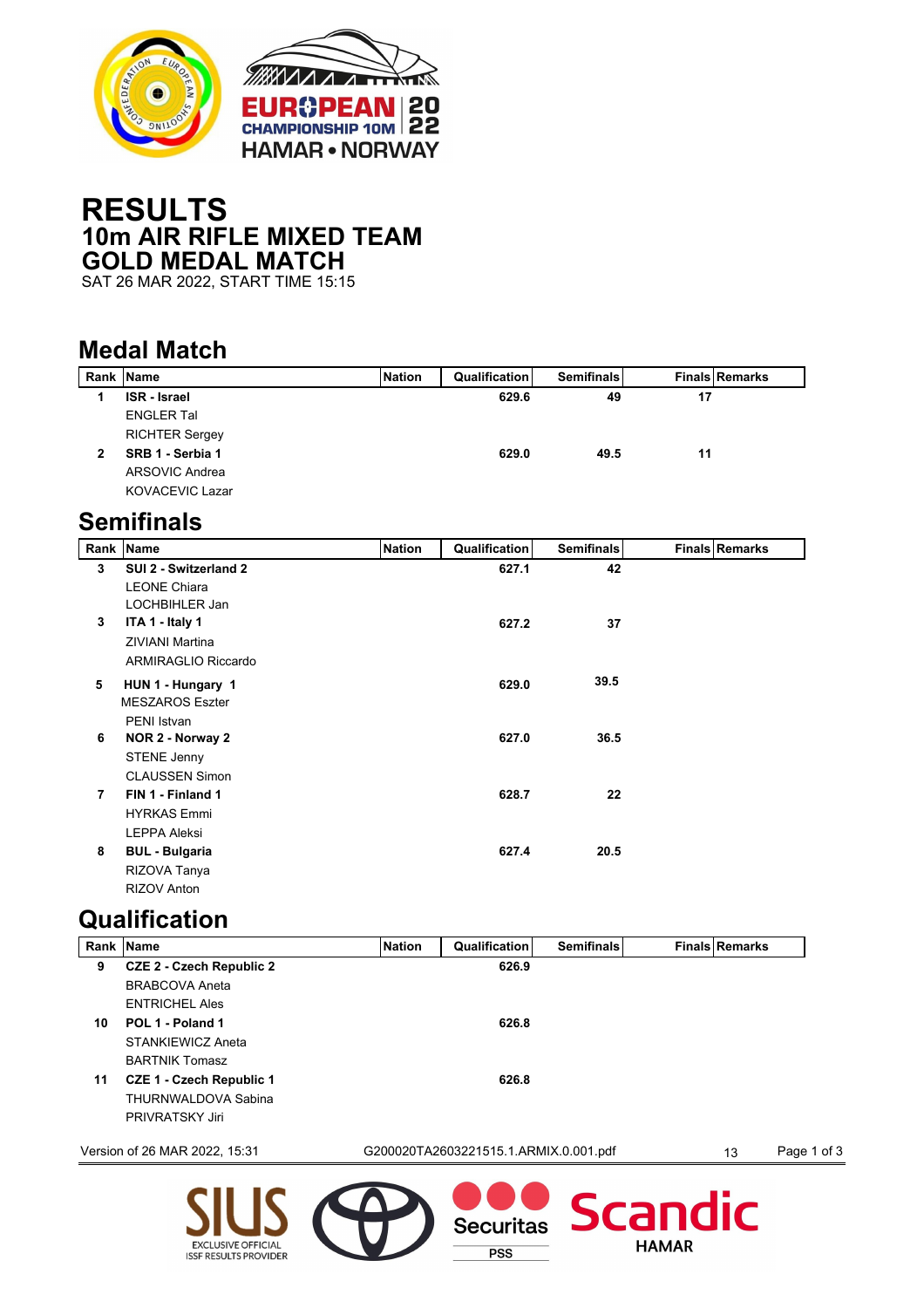| GER 2 - Germany 2<br><b>MUELLER Lisa</b><br><b>WELSCH Dennis</b><br>NOR 1 - Norway 1<br>DUESTAD Jeanette Hegg<br><b>HEGG Jon-Hermann</b><br>POL 2 - Poland 2<br>PIOTROWSKA Julia Ewa<br>KOWALEWICZ Maciej<br>CRO 1 - Croatia 1<br><b>GUSTIN Valentina</b><br><b>MARICIC Miran</b><br><b>AUT 1 - Austria 1</b><br><b>KOECK Rebecca</b><br><b>STREMPFL Martin</b><br>FIN 2 - Finland 2<br>PALO Marianne<br>KOSKELA Riku Tapio<br>CRO 2 - Croatia 2<br><b>BOROVIC Tanja</b> | 626.7<br>626.7<br>626.2<br>625.9<br>625.6<br>624.6 |       |  |
|--------------------------------------------------------------------------------------------------------------------------------------------------------------------------------------------------------------------------------------------------------------------------------------------------------------------------------------------------------------------------------------------------------------------------------------------------------------------------|----------------------------------------------------|-------|--|
|                                                                                                                                                                                                                                                                                                                                                                                                                                                                          |                                                    |       |  |
|                                                                                                                                                                                                                                                                                                                                                                                                                                                                          |                                                    |       |  |
|                                                                                                                                                                                                                                                                                                                                                                                                                                                                          |                                                    |       |  |
|                                                                                                                                                                                                                                                                                                                                                                                                                                                                          |                                                    |       |  |
|                                                                                                                                                                                                                                                                                                                                                                                                                                                                          |                                                    |       |  |
|                                                                                                                                                                                                                                                                                                                                                                                                                                                                          |                                                    |       |  |
|                                                                                                                                                                                                                                                                                                                                                                                                                                                                          |                                                    |       |  |
|                                                                                                                                                                                                                                                                                                                                                                                                                                                                          |                                                    |       |  |
|                                                                                                                                                                                                                                                                                                                                                                                                                                                                          |                                                    |       |  |
|                                                                                                                                                                                                                                                                                                                                                                                                                                                                          |                                                    |       |  |
|                                                                                                                                                                                                                                                                                                                                                                                                                                                                          |                                                    |       |  |
|                                                                                                                                                                                                                                                                                                                                                                                                                                                                          |                                                    |       |  |
|                                                                                                                                                                                                                                                                                                                                                                                                                                                                          |                                                    |       |  |
|                                                                                                                                                                                                                                                                                                                                                                                                                                                                          |                                                    |       |  |
|                                                                                                                                                                                                                                                                                                                                                                                                                                                                          |                                                    |       |  |
|                                                                                                                                                                                                                                                                                                                                                                                                                                                                          |                                                    |       |  |
|                                                                                                                                                                                                                                                                                                                                                                                                                                                                          |                                                    |       |  |
|                                                                                                                                                                                                                                                                                                                                                                                                                                                                          |                                                    |       |  |
|                                                                                                                                                                                                                                                                                                                                                                                                                                                                          |                                                    |       |  |
|                                                                                                                                                                                                                                                                                                                                                                                                                                                                          |                                                    |       |  |
|                                                                                                                                                                                                                                                                                                                                                                                                                                                                          | 624.4                                              |       |  |
|                                                                                                                                                                                                                                                                                                                                                                                                                                                                          |                                                    |       |  |
| <b>GORSA Petar</b>                                                                                                                                                                                                                                                                                                                                                                                                                                                       |                                                    |       |  |
| AUT 2 - Austria 2                                                                                                                                                                                                                                                                                                                                                                                                                                                        | 624.4                                              |       |  |
| <b>WAIBEL Sheileen</b>                                                                                                                                                                                                                                                                                                                                                                                                                                                   |                                                    |       |  |
| <b>THUM Andreas</b>                                                                                                                                                                                                                                                                                                                                                                                                                                                      |                                                    |       |  |
| SRB 2 - Serbia 2                                                                                                                                                                                                                                                                                                                                                                                                                                                         | 623.5                                              |       |  |
| <b>VUKOJEVIC Teodora</b>                                                                                                                                                                                                                                                                                                                                                                                                                                                 |                                                    |       |  |
| <b>STEFANOVIC Milutin</b>                                                                                                                                                                                                                                                                                                                                                                                                                                                |                                                    |       |  |
| SUI 1 - Switzerland 1                                                                                                                                                                                                                                                                                                                                                                                                                                                    | 623.4                                              |       |  |
| <b>CHRISTEN Nina</b>                                                                                                                                                                                                                                                                                                                                                                                                                                                     |                                                    |       |  |
|                                                                                                                                                                                                                                                                                                                                                                                                                                                                          |                                                    |       |  |
| <b>ROTH Lukas Oliver</b>                                                                                                                                                                                                                                                                                                                                                                                                                                                 |                                                    |       |  |
| LTU - Lithuania                                                                                                                                                                                                                                                                                                                                                                                                                                                          | 622.4                                              |       |  |
| <b>CESYNAITE Jurate</b>                                                                                                                                                                                                                                                                                                                                                                                                                                                  |                                                    |       |  |
| <b>GIRULIS Karolis</b>                                                                                                                                                                                                                                                                                                                                                                                                                                                   |                                                    |       |  |
| <b>SWE - Sweden</b>                                                                                                                                                                                                                                                                                                                                                                                                                                                      | 622.1                                              |       |  |
| <b>JOHANSSON Isabelle</b>                                                                                                                                                                                                                                                                                                                                                                                                                                                |                                                    |       |  |
| <b>MADSEN Marcus</b>                                                                                                                                                                                                                                                                                                                                                                                                                                                     |                                                    |       |  |
| ESP1 - ESP1                                                                                                                                                                                                                                                                                                                                                                                                                                                              | 622.0                                              |       |  |
| <b>GRANDE Paula</b>                                                                                                                                                                                                                                                                                                                                                                                                                                                      |                                                    |       |  |
| OVIEDO Jesus                                                                                                                                                                                                                                                                                                                                                                                                                                                             |                                                    |       |  |
|                                                                                                                                                                                                                                                                                                                                                                                                                                                                          |                                                    |       |  |
| HUN 2 - Hungary 2                                                                                                                                                                                                                                                                                                                                                                                                                                                        | 621.5                                              |       |  |
| <b>DENES Eszter</b>                                                                                                                                                                                                                                                                                                                                                                                                                                                      |                                                    |       |  |
| VAS Peter                                                                                                                                                                                                                                                                                                                                                                                                                                                                |                                                    |       |  |
| GER 1 - Germany 1                                                                                                                                                                                                                                                                                                                                                                                                                                                        | 621.5                                              |       |  |
| <b>JANSSEN Anna</b>                                                                                                                                                                                                                                                                                                                                                                                                                                                      |                                                    |       |  |
| <b>KOENDERS David</b>                                                                                                                                                                                                                                                                                                                                                                                                                                                    |                                                    |       |  |
| TUR 1 - Turkey 1                                                                                                                                                                                                                                                                                                                                                                                                                                                         | 621.3                                              |       |  |
|                                                                                                                                                                                                                                                                                                                                                                                                                                                                          |                                                    |       |  |
| <b>KOCA Seymanur</b>                                                                                                                                                                                                                                                                                                                                                                                                                                                     |                                                    |       |  |
|                                                                                                                                                                                                                                                                                                                                                                                                                                                                          |                                                    |       |  |
| <b>AKGUN Omer</b>                                                                                                                                                                                                                                                                                                                                                                                                                                                        |                                                    |       |  |
| <b>GBR</b> - Great Britain                                                                                                                                                                                                                                                                                                                                                                                                                                               |                                                    |       |  |
| <b>MCINTOSH Seonaid</b>                                                                                                                                                                                                                                                                                                                                                                                                                                                  |                                                    |       |  |
| <b>BALE Dean</b>                                                                                                                                                                                                                                                                                                                                                                                                                                                         |                                                    |       |  |
| BIH 2 - Bosnia Herzegovina 2                                                                                                                                                                                                                                                                                                                                                                                                                                             | 620.8                                              |       |  |
| <b>BJELOSEVIC Segmedina</b>                                                                                                                                                                                                                                                                                                                                                                                                                                              |                                                    |       |  |
| DZANKOVIC Nedzad                                                                                                                                                                                                                                                                                                                                                                                                                                                         |                                                    |       |  |
| ITA 2 - Italy 2                                                                                                                                                                                                                                                                                                                                                                                                                                                          | 619.8                                              |       |  |
| <b>MAINETTI Giulia</b>                                                                                                                                                                                                                                                                                                                                                                                                                                                   |                                                    |       |  |
|                                                                                                                                                                                                                                                                                                                                                                                                                                                                          |                                                    | 620.9 |  |

Version of 26 MAR 2022, 15:31 G200020TA2603221515.1.ARMIX.0.001.pdf 13 Page 2 of 3

EXCLUSIVE OFFICIAL<br>ISSF RESULTS PROVIDER

Securitas

**PSS** 

Scandic

**HAMAR**